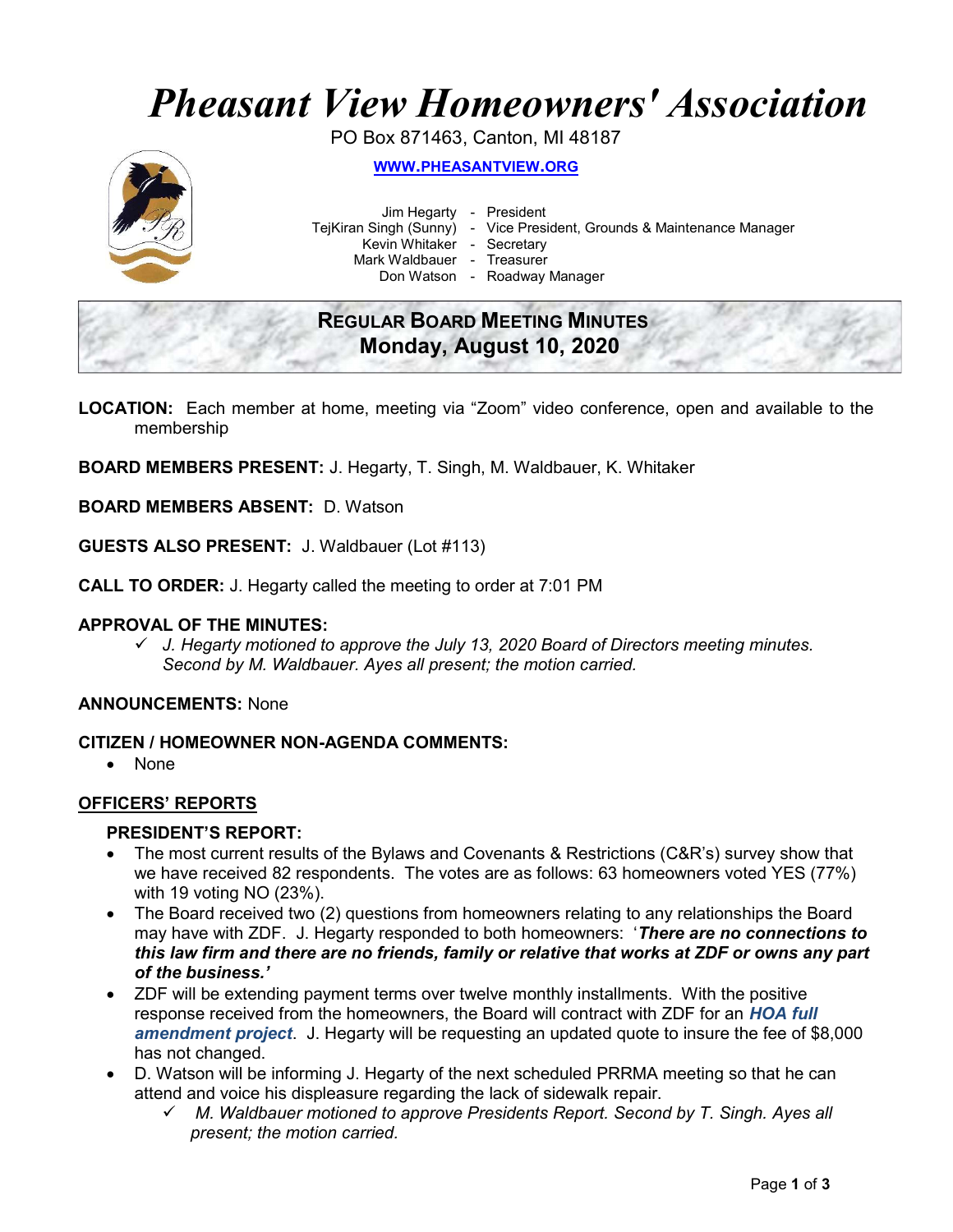# VICE PRESIDENT'S REPORT:

- A letter was drafted for the homeowner (Lot #155) having a boat in their driveway for an extended amount of time. The boat was removed before the letter was issued.
- Two homeowners (Lots #1 and #148) will be receiving letters highlighting the fact that their properties are missing the sufficient number of trees to be in compliance with the Canton Township Tree ordinance.
- T. Singh recommends a posting on Facebook mentioning the Canton ordinance to prune curb trees up to seven (7) feet. Letters will be issued to those homeowners that don't take action after the post.
- M. Waldbauer mentioned that a boat has now been placed in the driveway of Lot #20. A letter will be issued to the homeowner highlighting the violation.
	- $\checkmark$  J. Hegarty motioned to approve Vice Presidents Report. Second by M. Waldbauer. Ayes all present; the motion carried.

# SECRETARY'S REPORT:

• No report.

# TREASURER'S REPORT:

- M. Waldbauer made mention that Canton Township Water is delinquent in its billing. The Township has yet to bill the three water meters in our cul-de-sacs. This lack of visibility puts the HOA at risk of over spending its water budget.
	- $\checkmark$  J. Hegarty motioned to approve the Treasurer's Report. Second by T. Singh. Ayes all board members present; the motion carried.

# DIRECTOR and COMMITTEE REPORTS

# ROADWAY MANAGER'S REPORT:

- D. Watson and M. Waldbauer replaced burned out street and monument lights. The invoices for the bulbs have been sent to PRRMA for reimbursement.
- The next PRRMA meeting has not yet been scheduled.

# ARCHITECTURAL REVIEW COMMITTEE (ARC):

- Lot #107 requested external painting. The request was APPROVED by the PVHA Architectural Review Committee.
- Lot #56 requested the installation of a wooden swing set. The request was APPROVED by the PVHA Architectural Review Committee.
- Lot #81 requested the installation of mulch and barrier. The request was APPROVED by the PVHA Architectural Review Committee.
- Lot #66 requested external painting and gutter installation. The request was APPROVED by the PVHA Architectural Review Committee.
- Lot #59 has been requested to place the shutters back on the house after the house was painted. J. Hegarty to follow up with the homeowner.

# SUBDIVISION COMMUNICATION COORDINATOR'S REPORT:

 J. Waldbauer made the recommendation to evaluate GoDaddy for one "real" email address (PVHA@ pheasantview.org). We could then associate as many alias' to that one account as